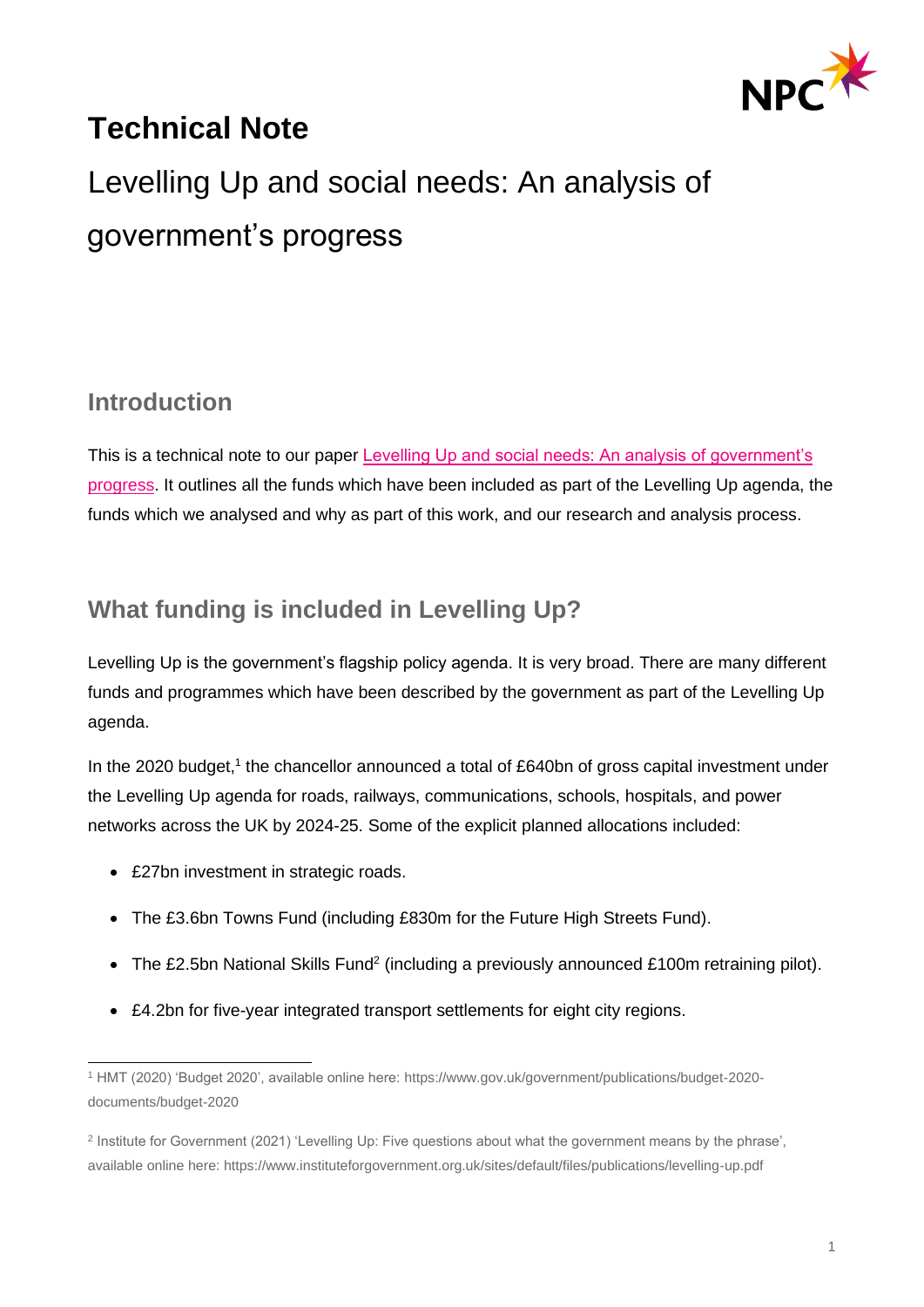- £5bn for improving mobile coverage in rural areas via the Shared Rural Network.
- £5.2bn for flood defences.
- £10.9bn for housing investment to build 1 million new homes.
- £1.5bn (£1.8bn including Barnett consequentials) for further education colleges.
- A review of the Green Book (how decisions on major investment programmes are appraised).

In the March 2021 Budget<sup>3</sup> the government further indicated that the following measures would also be part of its efforts to level up the UK:

- The £4.8bn Levelling Up Fund bids for the first round of which were submitted in the summer of 2021, with decisions on the first tranche of money made in the autumn.
- The £220m Community Renewal Fund, a precursor to the UK Shared Prosperity Fund.
- The £150m Community Ownership Fund.
- Eight new freeports in England.
- Support for SMEs to boost their digital management capabilities.
- A UK infrastructure bank with £12bn of equity and debt capital.
- A new £375m fund to help the most innovative R&D intensive businesses.
- £126m for high quality traineeships for young people in England.
- A minimum of £15bn issued in sovereign green bonds.
- £27 million, subject to business case, for the Aberdeen Energy Transition Zone, £5 million, subject to business case for the Global Underwater Hub and up to £2 million to further develop the North Sea Transition Deal.
- £4.8 million, subject to business case, for a Holyhead hydrogen hub in Wales.

<sup>3</sup> HMT (2021) 'Budget 2021', available online here:

https://assets.publishing.service.gov.uk/government/uploads/system/uploads/attachment\_data/file/966868/BUDGET\_202 1\_-\_web.pdf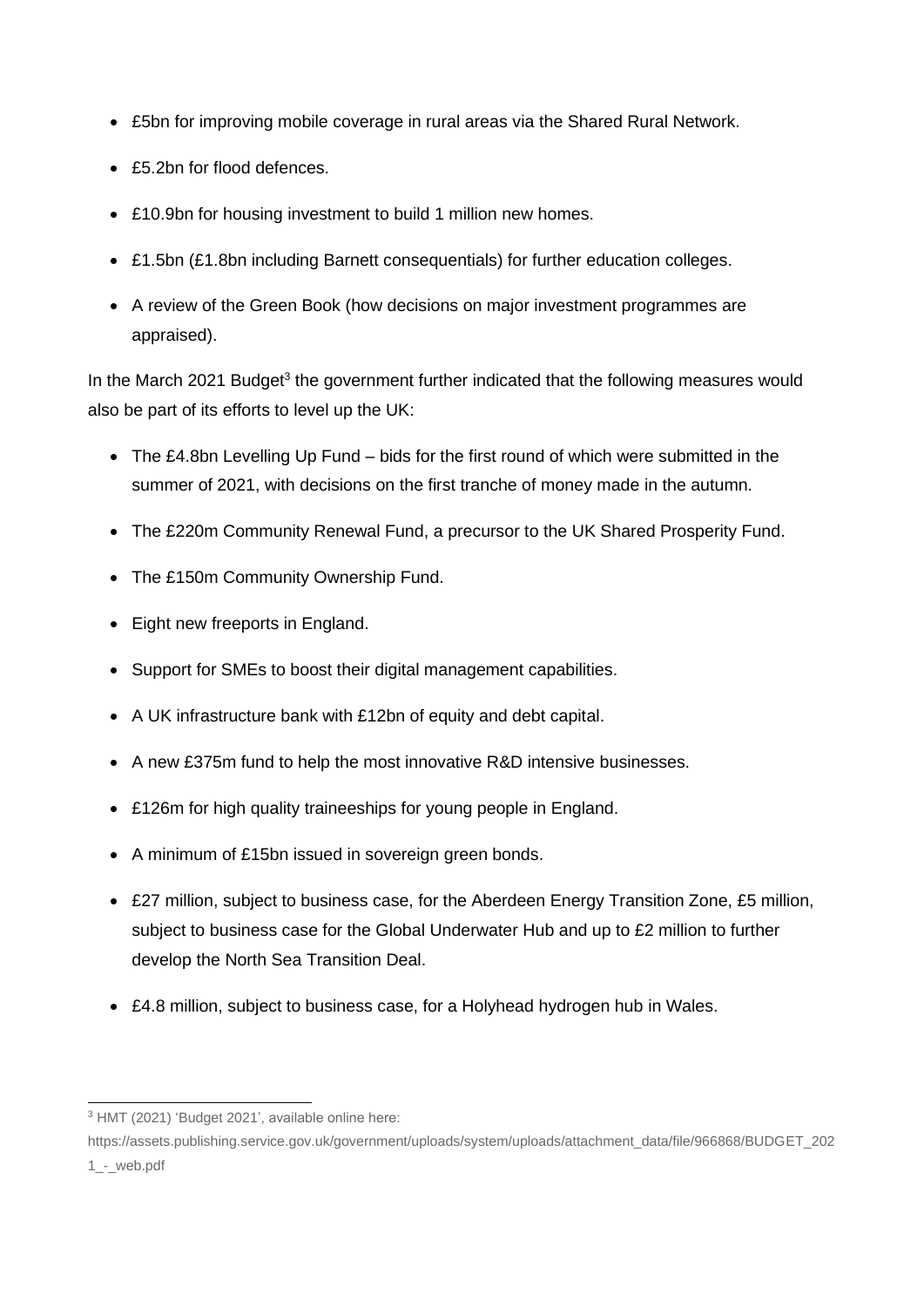- Up to £30 million, subject to business case, that the government will match fund for the Global Centre for Rail Excellence in South Wales.
- The £400 million New Deal for Northern Ireland (NDNI) package.

In addition to this, in the Autumn 2021 Budget and Spending Review the government outlined the following measures as part of Levelling Up:

- The £1.5bn per year UK Shared Prosperity Fund.
- £560m in youth services in England.
- 100 new community diagnostic centres in England.
- A £1.4bn Global Britain Investment Fund.
- Funding for 8,000 community sports facilities, football pitches and 4,500 tennis courts.
- A £9m Levelling Up parks funds.

Finally, a range of other measures have been announced outside of budgets including:

- Moving 22,000 civil servants outside of London.<sup>4</sup>
- New support for fishery industries and coastal communities.<sup>5</sup>

## **What did we analyse and why?**

As we can see, a huge variety of funds, infrastructure projects and programmes have been described under the banner of Levelling Up. This poses several issues for those trying to analyse the potential impact of these funding allocations in tackling social issues in different parts of the country:

- 1. Many funds are included that don't have a specific local focus.
- 2. Future allocations are included in these totals, many have not yet been made, and some are subject to certain criteria or business cases.

<sup>4</sup> BBC (2021) 'What is levelling Up and how is it going?', available here https://www.bbc.co.uk/news/56238260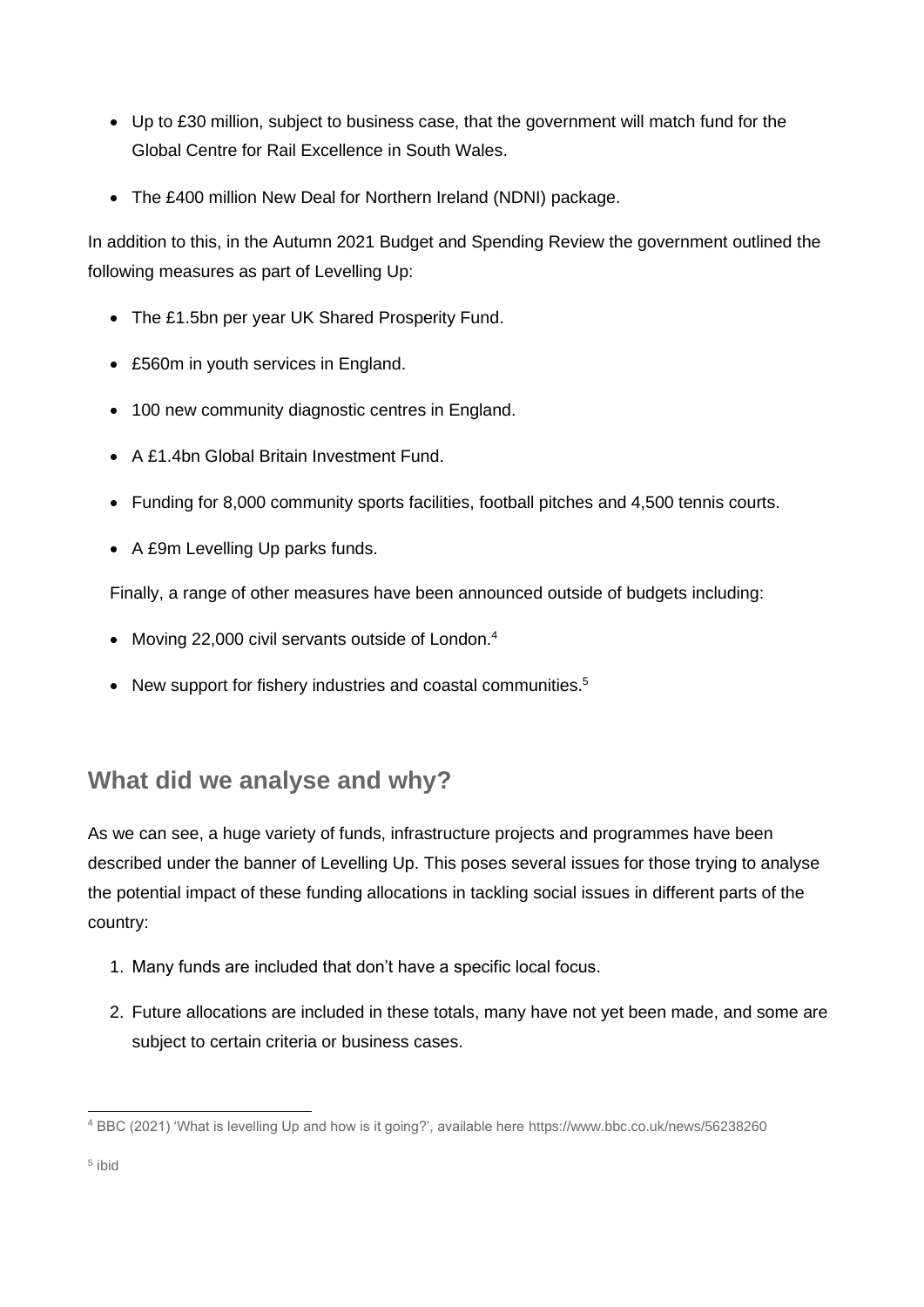- 3. Of those that have been allocated, not all funding is broken down at local authority level, and it may not be possible to do so from publicly available documents.
- 4. Some allocations overlap or include previous announcements for different programmes.

Because of this, we have focused on five funds that have funding attached to them at a local level and where allocations have started that were highlighted in the Levelling Up Fund prospectus, and in the introduction and executive summary to the March 2021 Budget, as key to creating "well-paid jobs, revitalis[ing] places, and develop[ing] hubs of innovation in every part of the UK". <sup>6</sup> These five were also broken down at local authority level, whilst many of the other funds mentioned in passing in other papers were not.

The funding we included in our analysis was therefore:

- £1.69bn from the Levelling Fund.
- £2.35bn from the Towns Fund.
- £830m from the Future High Streets Fund.
- £5.3m from the Community Ownership Fund.
- £203m from the Community Renewal Fund.

By selecting these funds, we have remained consistent with our previous analysis in [Should we](https://www.thinknpc.org/resource-hub/should-we-level-up-social-needs/)  [Level Up Social Needs?](https://www.thinknpc.org/resource-hub/should-we-level-up-social-needs/).

Other organisations have attempted to review a broader set of funds announced by the government, such as [this analysis](https://www.probonoeconomics.com/levelling-up-on-the-right-track) by ProBono Economics. Our analysis should be considered in the context of these broader analyses.

#### **Devolved nations**

The five funds we have analysed are all controlled directly from Westminster. Devolved nations are responsible for spending on matters such as health, education, local government, justice, and housing. As such, the government also announced in 2020 that where budget measures do not apply across all nations, the devolved administrations will receive additional funding through the Barnett formula to invest in further public services and other priorities (£640m for Scotland, £360m

<sup>6</sup> HMT (2021) 'Budget 2021', available online here:

https://assets.publishing.service.gov.uk/government/uploads/system/uploads/attachment\_data/file/966868/BUDGET\_202 1\_-\_web.pdf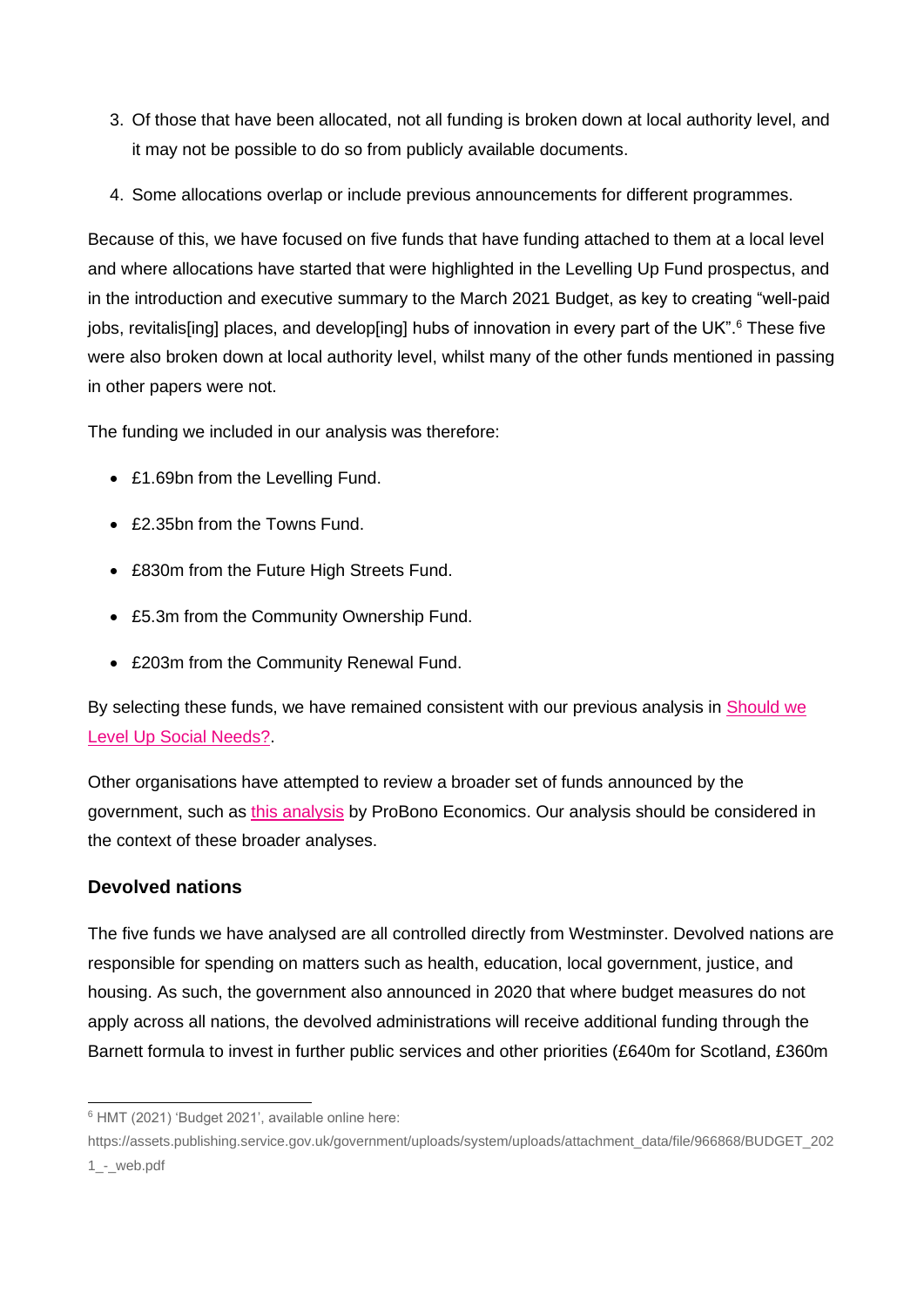for Wales, and £210m for Northern Ireland). As these were not released at a local authority level, these did not form part of our analysis. However these are important funds within the control of the devolved nations which could be used to support Levelling Up, and our analysis suggests there is opportunity for them to do this.

As we mention in a footnote in our findings, Scotland and Wales were not eligible to apply for the Towns Fund or the Future High Streets Fund. When only including UK-wide funds Scotland received 9% of the total funding allocations, and Wales received 6%--roughly in proportion to their respective populations.

Our analysis did not include Northern Ireland as the eligibility of local authorities was handled differently so could not be directly compared.

#### **How did we carry out our analysis?**

#### **Funding by area**

There were two parts to our analysis. First, we compiled the total amount of funding that each local authority was allocated from the above funds, excluding the Community Renewal Fund which was not broken down at a district council level. As the allocations from this fund are only 4% of the total allocated funds, its exclusion has limited impact on the overall analysis for this section, particularly when broken down by local authority, but should be noted.

We then broke local authorities across Great Britain down into deciles organised against measures of social issues including homelessness, crime, deprivation, charity density and ethnic minority populations compared the funding allocated to each decile. We focused on these social issues as they included the priority issues that came out of [our public polling on Levelling Up.](https://www.thinknpc.org/resource-hub/should-we-level-up-social-needs/) For Scotland and Wales we used quintiles rather than deciles due to the small number of local authorities in each area.

#### **Funding for social infrastructure**

The second part of our analysis examined how much of that funding was allocated to social infrastructure which would be able to tackle social issues. This is difficult to do, as data is not consistently available, and also because definitions of social infrastructure vary. Analysing the data involved manually looking at individual project descriptions (when available). In cases where project descriptions were not available, we were led by project titles.